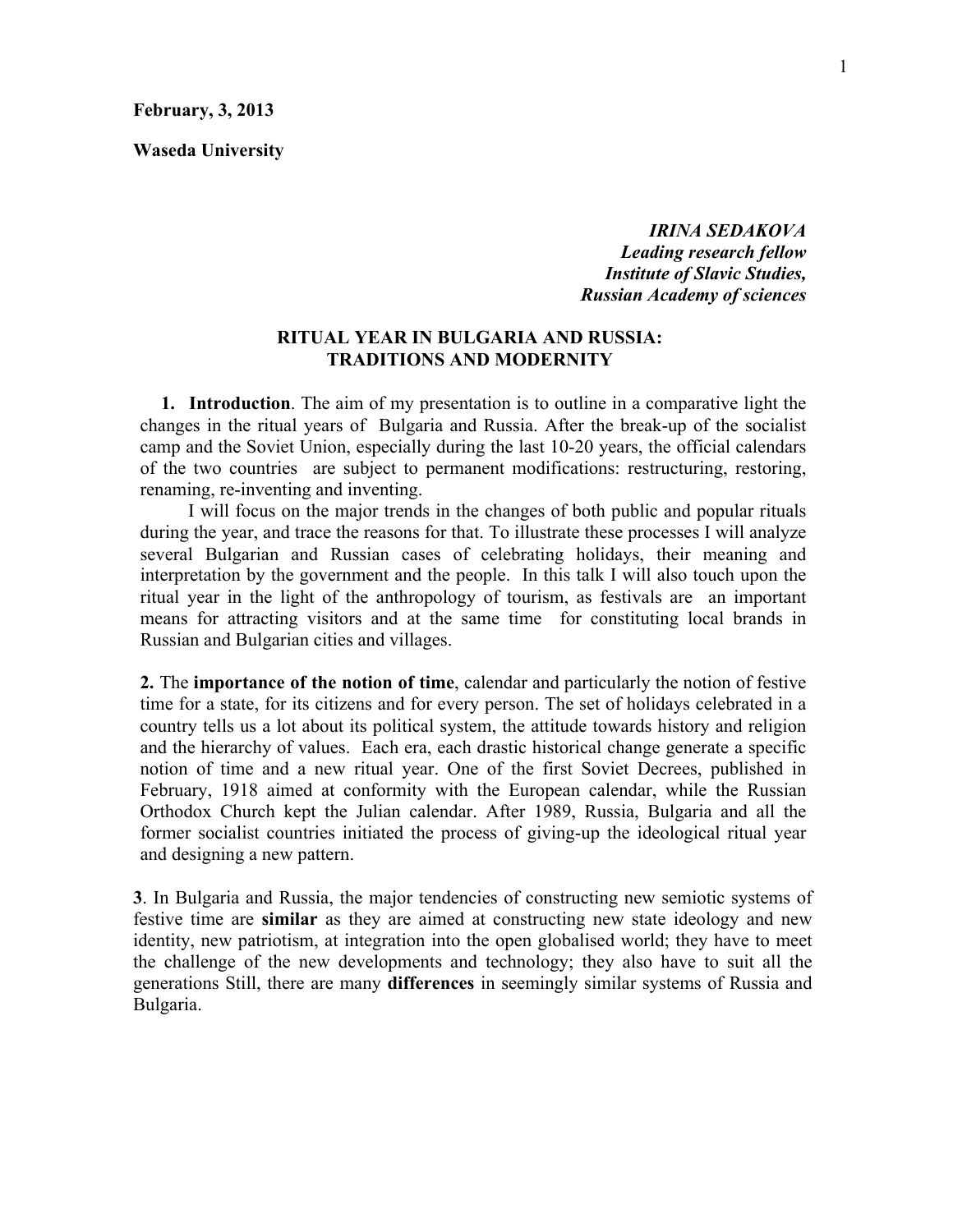#### **4. Ritual Year in socialist Bulgaria**

### **4.1. State holidays (days-off)**

January 1, 2 – New Year

March 3 – Liberation Day (1878)

May 1 – International Worker's Day

May 24 – Day of Bulgarian education and culture and Slavonic alphabet

September 9, 10 – Day of the Socialist Revolution

## **4.2. Socialist red-letter days**

March 8 – International Women Day

April 12 – Cosmonaut's Day

May 9 – Victory Day

November 7 – Day of October Socialist Revolution

#### **4.3. Other (selected)**

January 19 – Day of Obstetrics (Midwife Day)

February 14 – Winegrower Day (St Trifon Day, the Guardian of the vineyards)

March 1 – Spring Day (Baba Marta)

May 6 – Livestock Farmer Day (St George Day)

June, 3 – Day of martyrs in the struggle against Ottoman yoke, fascism and capitalism (Khristo Botev Day)

December 8 – Students' Day

# **5. The Soviet calendar of the 1980s**

## **5.1. State holidays (days-off)**

January 1, 2 – New Year

February 23 – Soviet Army and the Navy Day

March 8 – International Women Day

May 1 – International Worker's Day

May 9 – Victory Day

November 7 – Day of October Socialist Revolution

## **5.2. Red-lettered days (selected)**

April 12 – Cosmonaut's Day

April 22 – Vladimir I. Lenin's birthday

May 19 – Pioneers' Day

June 22 – Beginning of WW2

### **6. Calendars of 2013**

#### **6.1. The Bulgarian State Festive Calendar**

January, 1, 2 – New Year

March, 3 – Liberation Day

May 5 (2013) – Easter

May 1 – International day of Labour

May 7 – St George Day

May 24 – St Cyril and Methodius Day

September, 6 – Unification Day

September 22 – Independence Day

December, 24, 25 – Christmas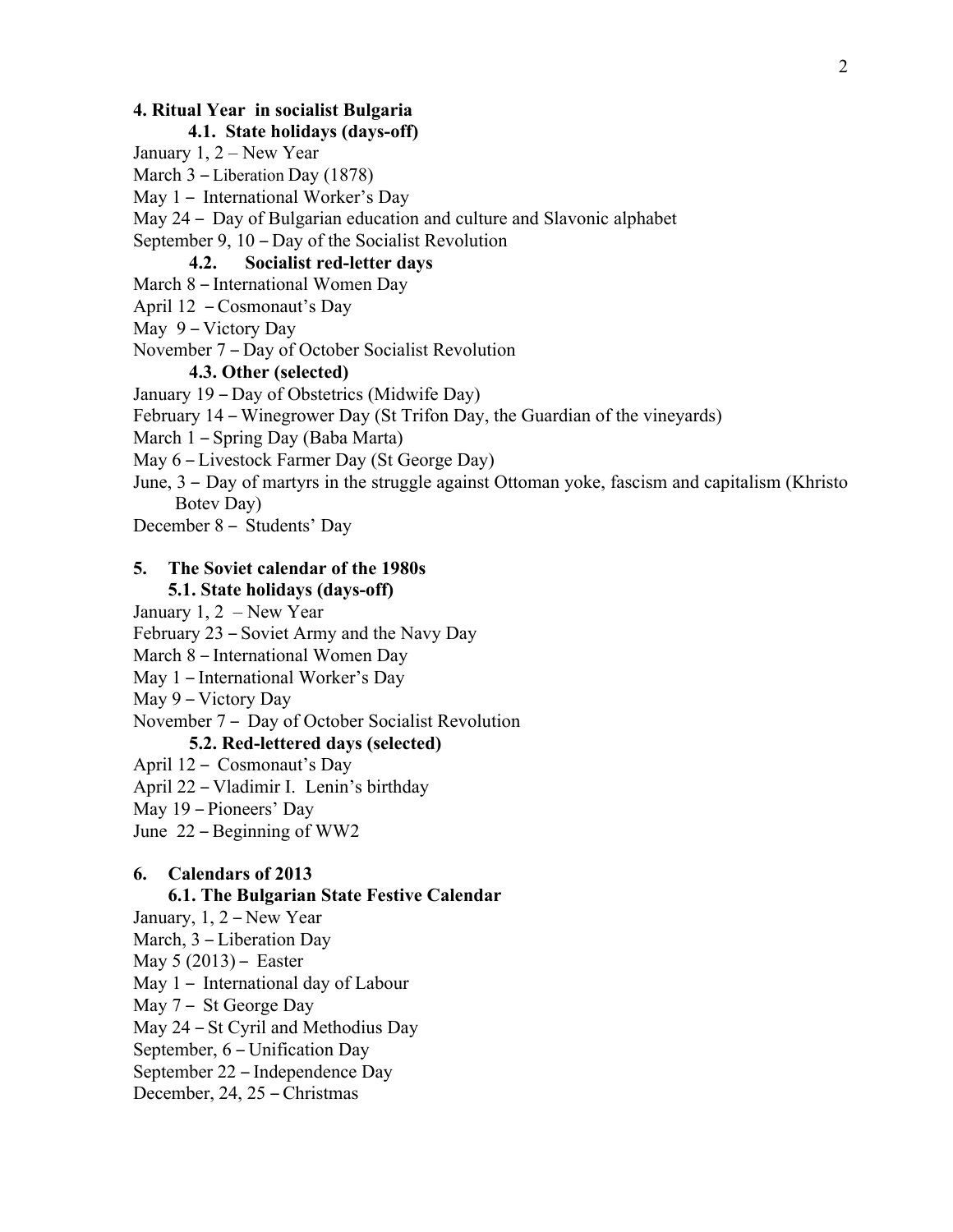## **6.2. The Russian State Festive Calendar 2013**

- January, 1 New Year
- January 2-6 New Year Vacations
- January 7 Russian Orthodox Christmas
- February 23 Defender of the Fatherland Day
- March 8 International Women Day
- May 1 Spring and Labour Day
- May 2-5 May Vacations
- June 12 Day of Russia ("Independence" Day)
- November 4 Day of People Unity (Day of Reconciliation and Consent)

### **7. Major Aims, Strategy and Tactics in Constructing of the Ritual Years**

- $\cdot \cdot$  To revive some of the pre-revolutionary (1917, 1944) celebrations
- $\mathbf{\hat{P}}$  To give a new appraisal of the Christian Orthodox festivals
- \* To correct the existing Soviet (socialist) celebrations, leaving the same date but renaming the holiday
- \* To choose a date close to the Soviet (socialist) holiday, finding a new historical reason for that
- $\mathbf{\hat{P}}$  To introduce a new celebration with a new date
- $\div$  To follow the European and the world systems of the festivities
- $\cdot \cdot$  Last but not least to promote the commercial part of the festival year

#### **8. Case studies**

- **8.1. June, 12 – Day of Russia**
- **8.2. November, 4 – Day of People's Unity**
- **8.3. July 8 – Day of Family, Love and Fidelity**
- **8.4. January 7 – Epiphany**
- **8.5 Russian holidays and domestic tourism: Shrovetide**

#### **9. Bulgarian Holidays and domestic tourism**

- **8.1. The First of March** *Martenitsa*
- **8.2. Palm Sunday –** *Tsvetnitsa*
- **8.3. Bulgarian local festivals and tourism**

10. **Conclusion.** After a brief analysis of the Bulgarian and Russian (Soviet) ritual years, I would like to stress **the dynamics** of modern constructing of the new holidays compared to the stagnation and constancy of the festive calendars during the socialist times. Both countries are still searching for their national identity, "Rusianness" and "Bulgarianness", and for a national idea which would unify the people and make them believe in it and support it.

December 2011 in Russia and May 2012 in Bulgaria marked a new stage in the development of the countries. The growth of oppositional movements and antigovernmental activity, the revitalization of the civil and patriotic values brought in new ideas about the nation, its history and the future. The latest events will add yet a new dimensions to both ritual calendars.